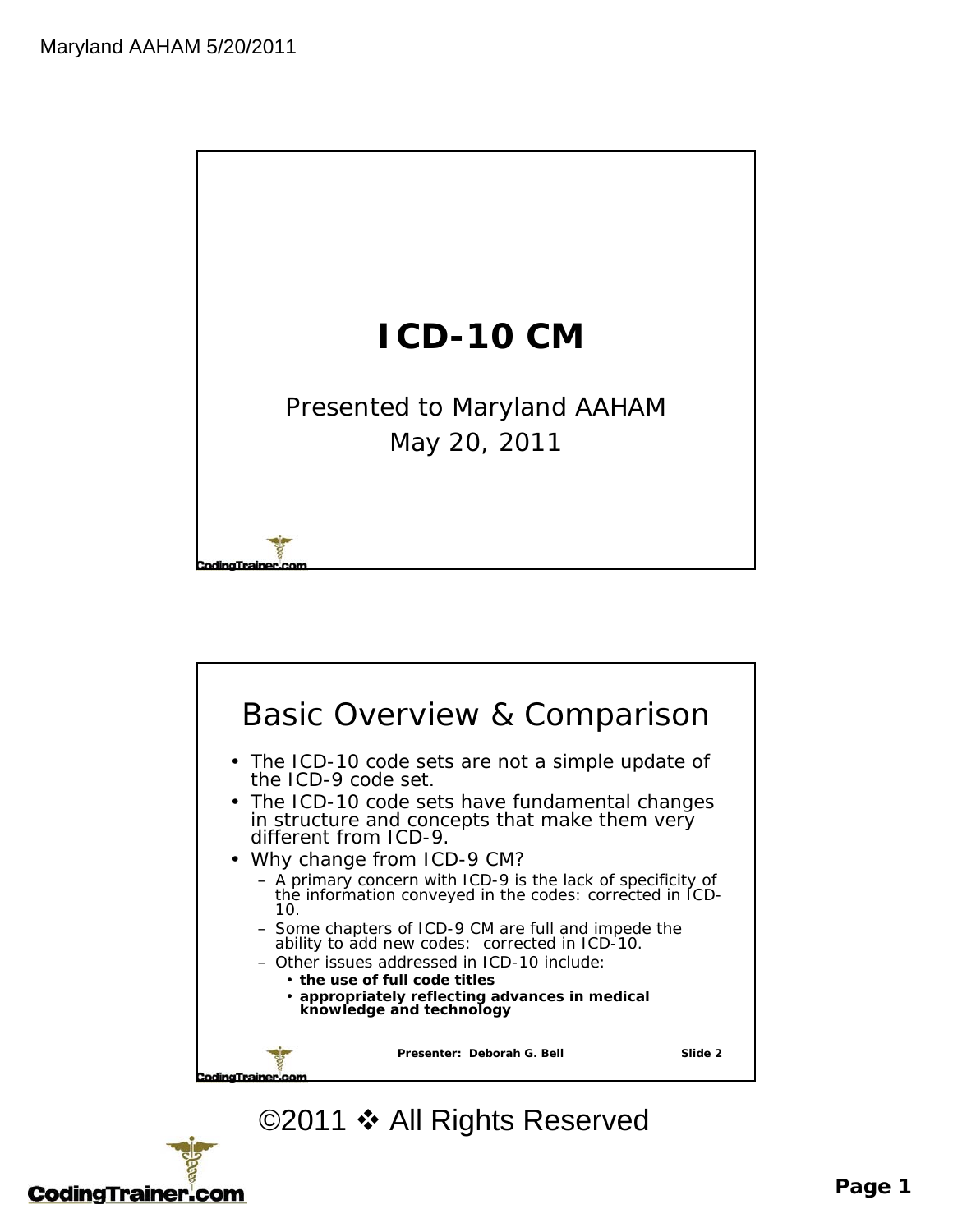| <b>Basic Overview &amp;</b> |  |  |  |
|-----------------------------|--|--|--|
| Comparison                  |  |  |  |

|                                               | ICD-10                                                     |  |
|-----------------------------------------------|------------------------------------------------------------|--|
| 3-5 characters in length                      | 3-7 characters in length                                   |  |
| Approximately 13,000 codes                    | Approximately 68,000 available codes                       |  |
| First digit may be alpha (E or V) or numeric; | Digit 1 is alpha; digits 2 and 3 are numeric;              |  |
| digits 2-5 are numeric                        | digits 4-7 are alpha or numeric                            |  |
| Limited space for adding new codes            | Flexible for adding new codes                              |  |
| Lacks detail                                  | Very specific                                              |  |
| Lacks laterality                              | Has laterality (i.e., codes identifying right vs.<br>left) |  |



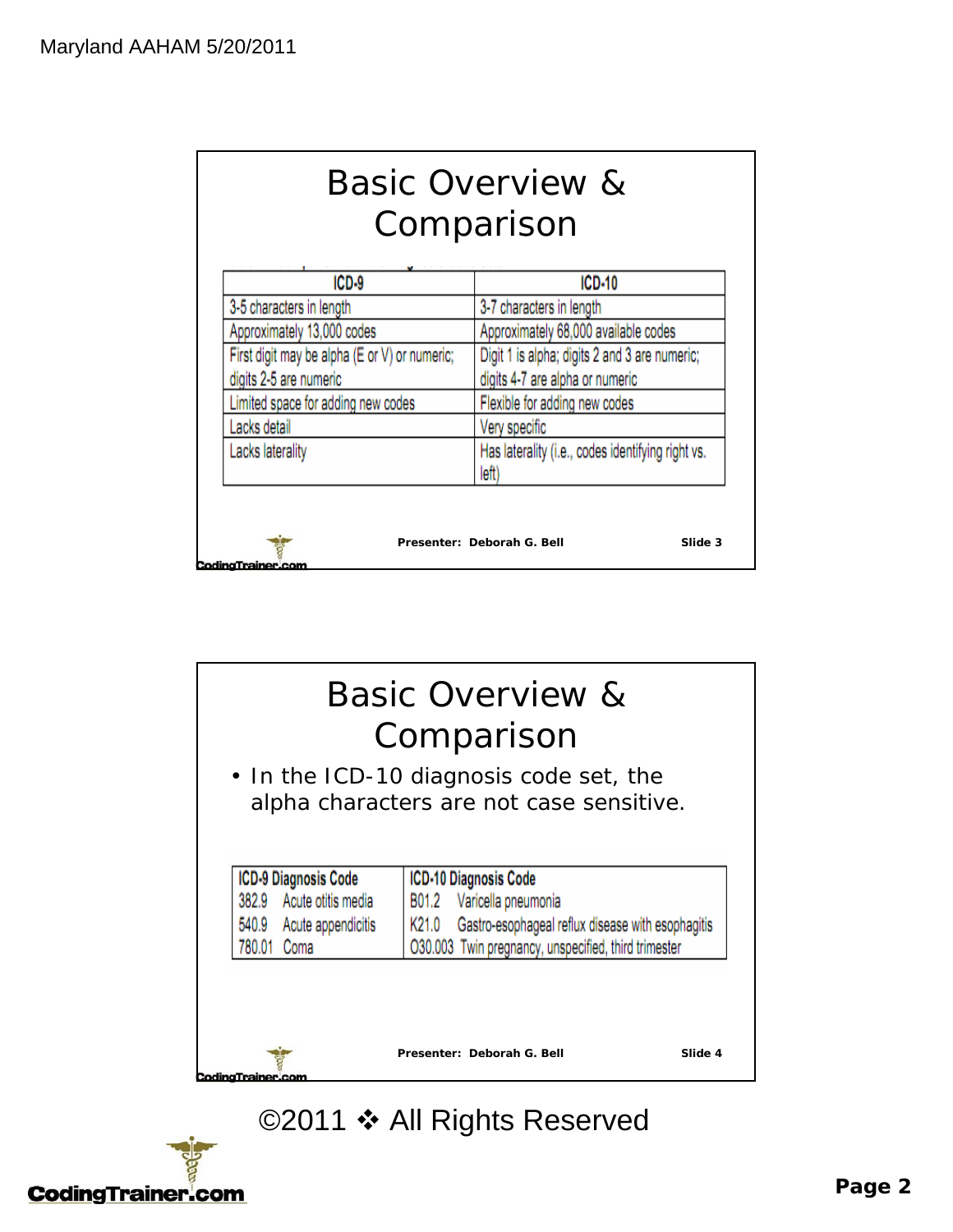



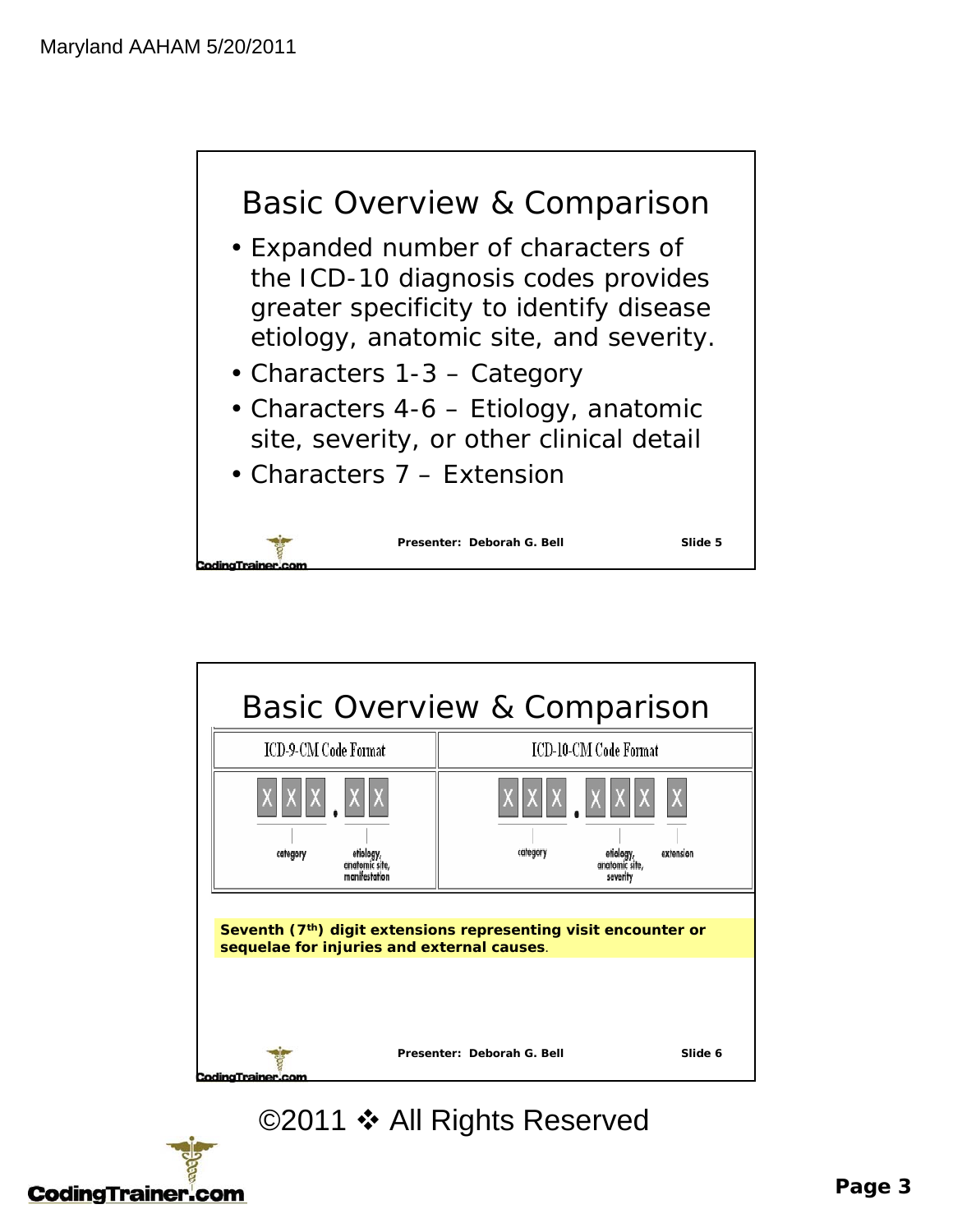



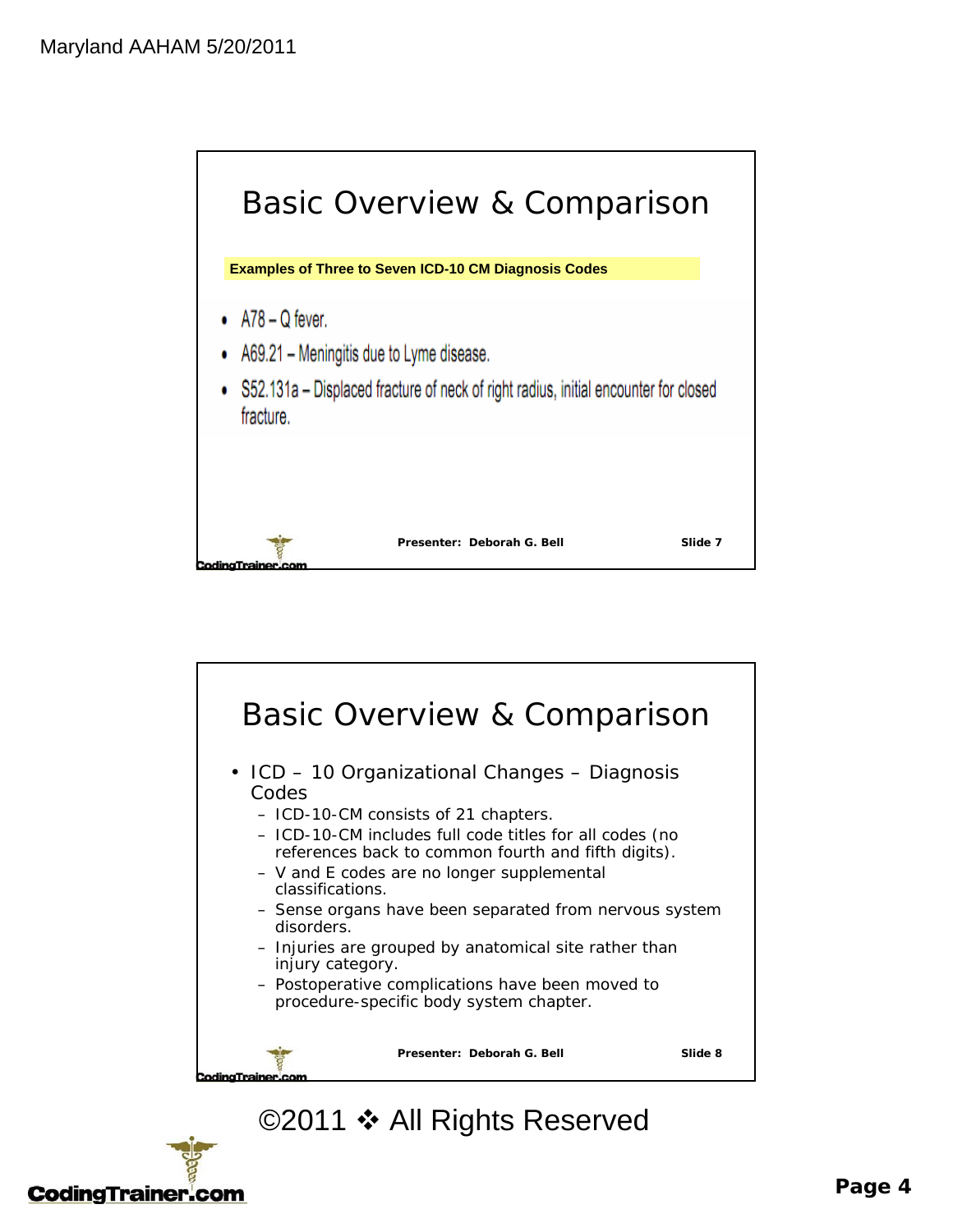



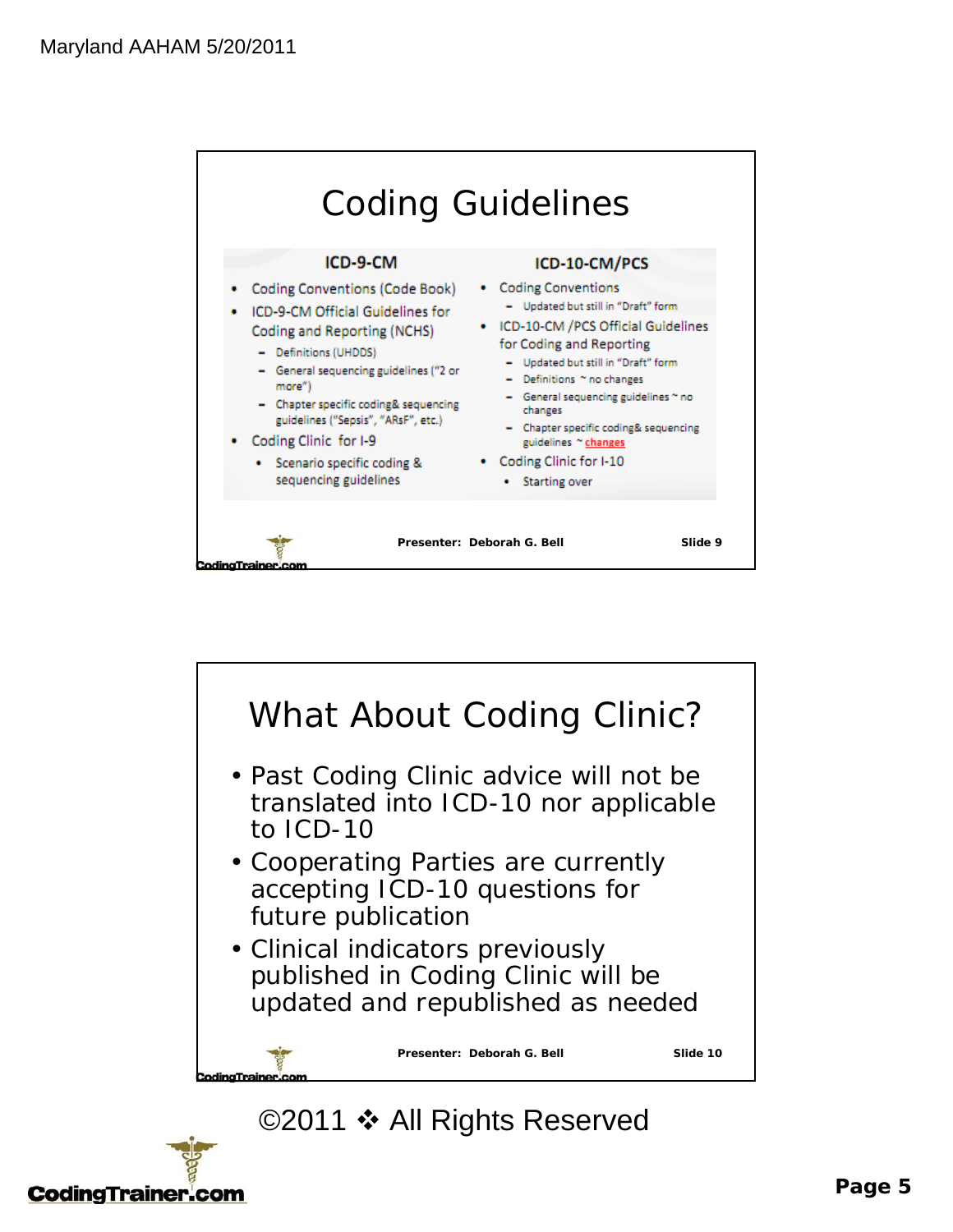



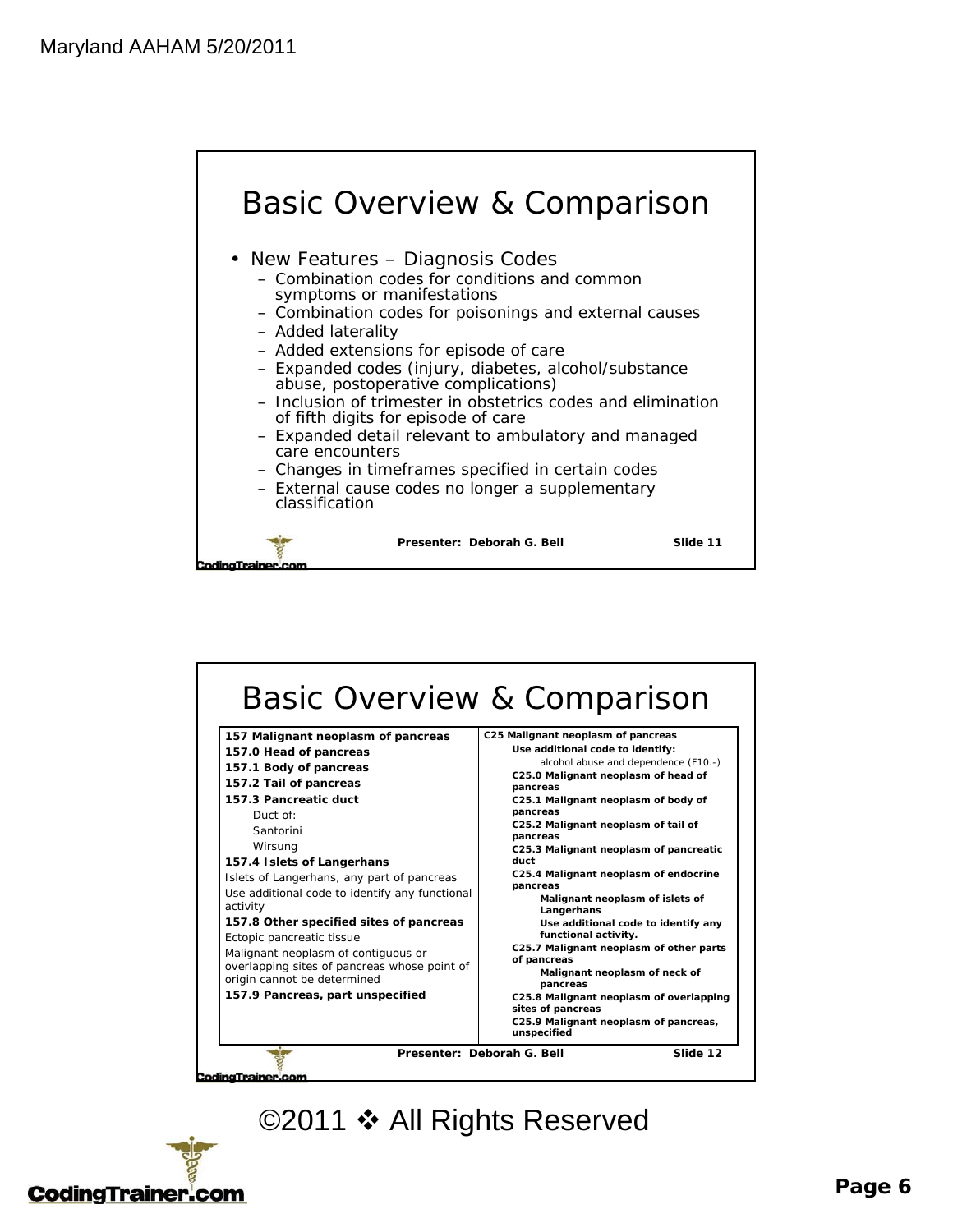ingTrainer.



- Diabetes mellitus codes are expanded to include the classification of the diabetes and the manifestation.
	- The category for diabetes mellitus has been updated to reflect the current clinical classification of diabetes and is no longer classified as controlled/uncontrolled.
- Presenter: Deborah G. Bell Slide 13 • ICD-10-CM provides 50 different codes for "complications of foreign body left in body by accident following a procedure," compared to only one code in ICD-9-CM.

| • Categories and subcategories of Diabetes<br>Mellitus in ICD-10 CM.                                                                         |                                                                                   |  |
|----------------------------------------------------------------------------------------------------------------------------------------------|-----------------------------------------------------------------------------------|--|
| ICD-10-CM                                                                                                                                    | ICD-9-CM                                                                          |  |
| E08 Diabetes mellitus due to underlying condition<br>E09 Drug or chemical induced diabetes mellitus<br>E13 Other specified diabetes mellitus | 249 Secondary diabetes mellitus                                                   |  |
| E10 Type 1 diabetes mellitus<br>E11 Type 2 diabetes mellitus                                                                                 | 250 Diabetes mellitus                                                             |  |
| 024 Diabetes mellitus in pregnancy, childbirth,<br>and the puerperium                                                                        | 648.0 Diabetes mellitus complicating pregnancy.<br>childbirth, and the puerperium |  |
| P70.2 Neonatal diabetes mellitus                                                                                                             | 775.1 Neonatal diabetes melli                                                     |  |

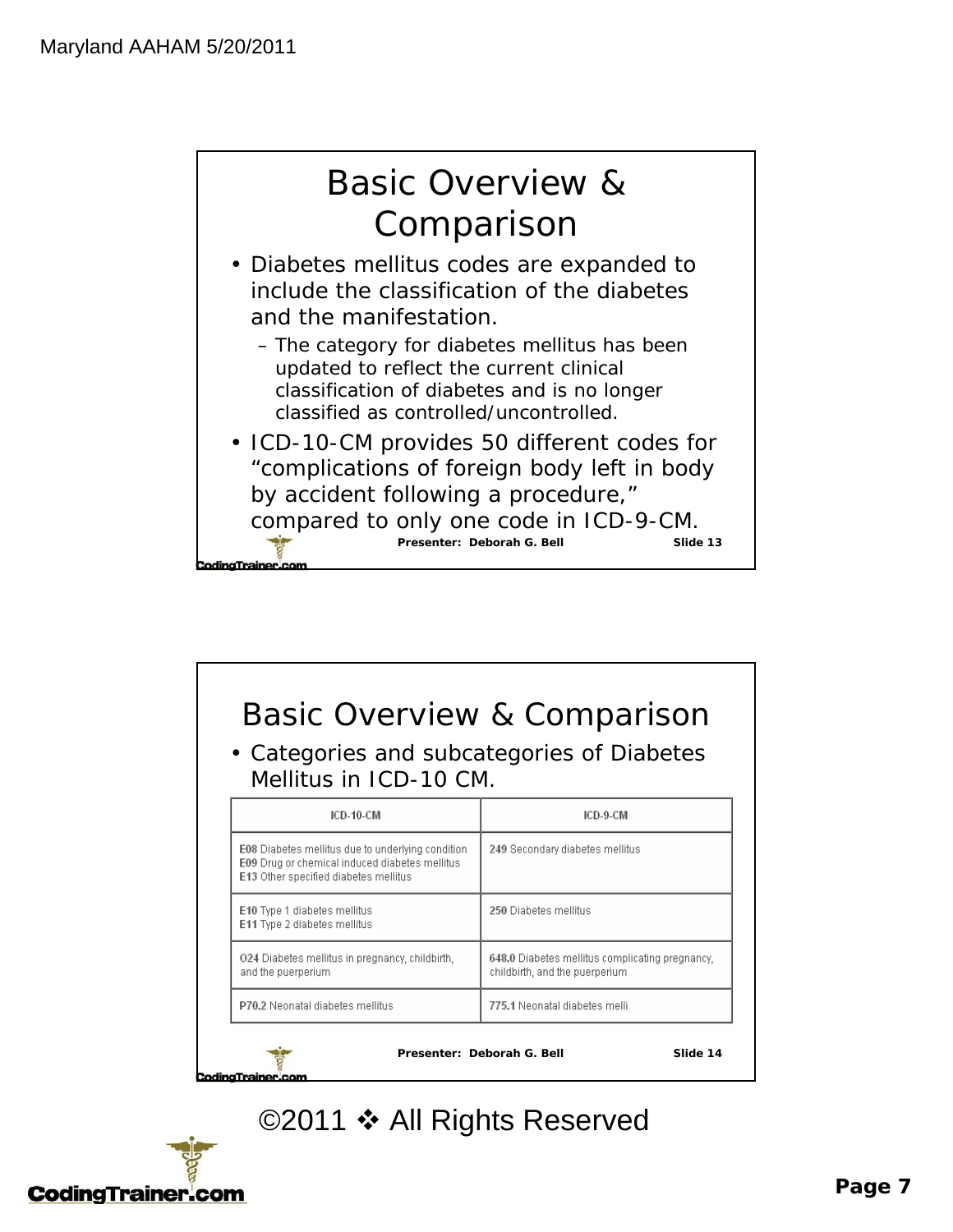





#### **Page 8**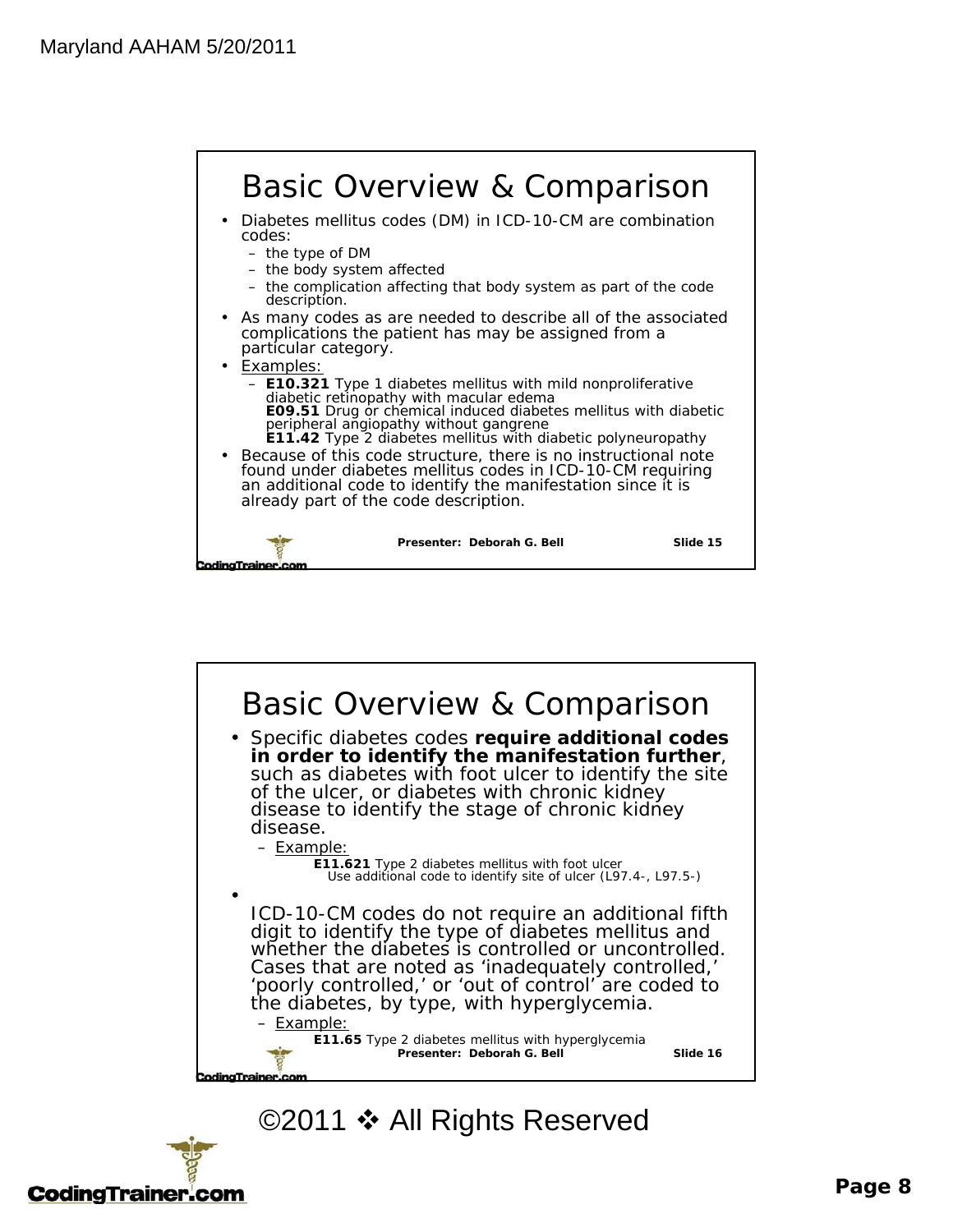



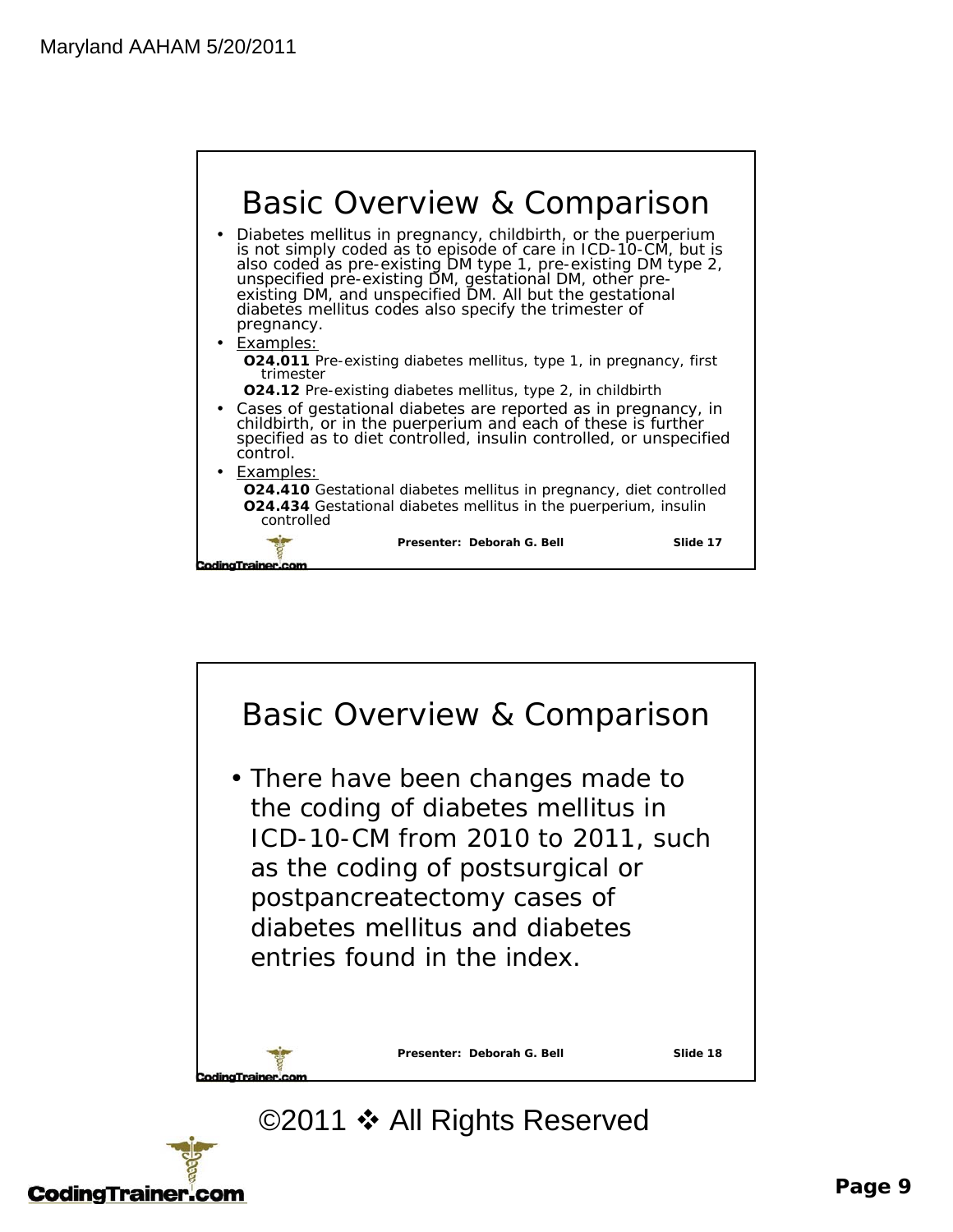



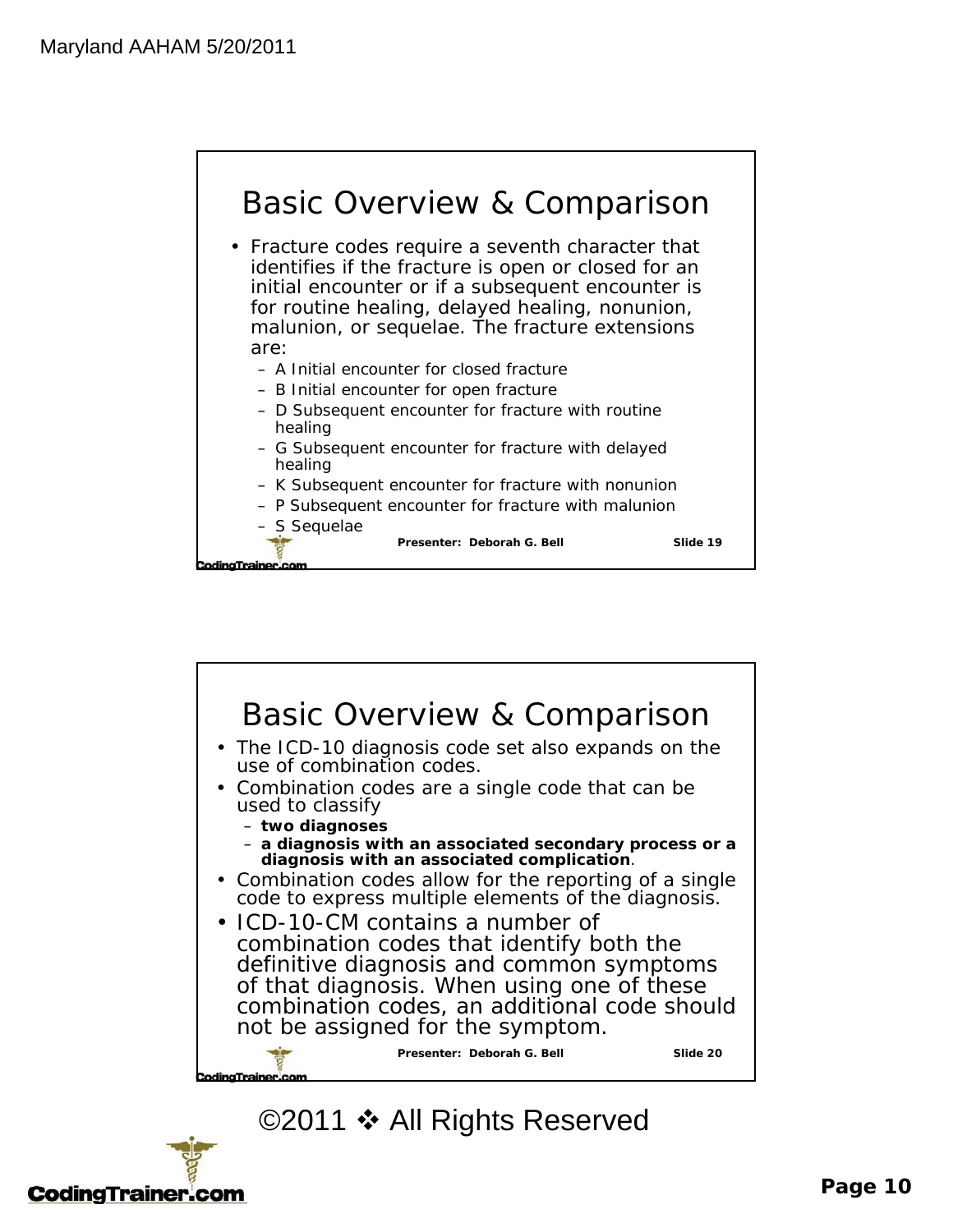| Basic Overview & Comparison                                          |                            |                                                              |                                              |
|----------------------------------------------------------------------|----------------------------|--------------------------------------------------------------|----------------------------------------------|
| ICD-9 Diagnosis Codes                                                |                            | ICD-10 Diagnosis Codes                                       |                                              |
| 415.0 Acute cor pulmonale<br>And<br>415.12 Septic pulmonary embolism |                            | 126.01 Septic pulmonary embolism with<br>acute cor pulmonale |                                              |
| 707.06 Pressure ulcer, ankle<br>And<br>707.21 Pressure ulcer stage I | stage I                    |                                                              | L89.501 Pressure ulcer of unspecified ankle, |
|                                                                      | Presenter: Deborah G. Bell |                                                              | Slide 21                                     |



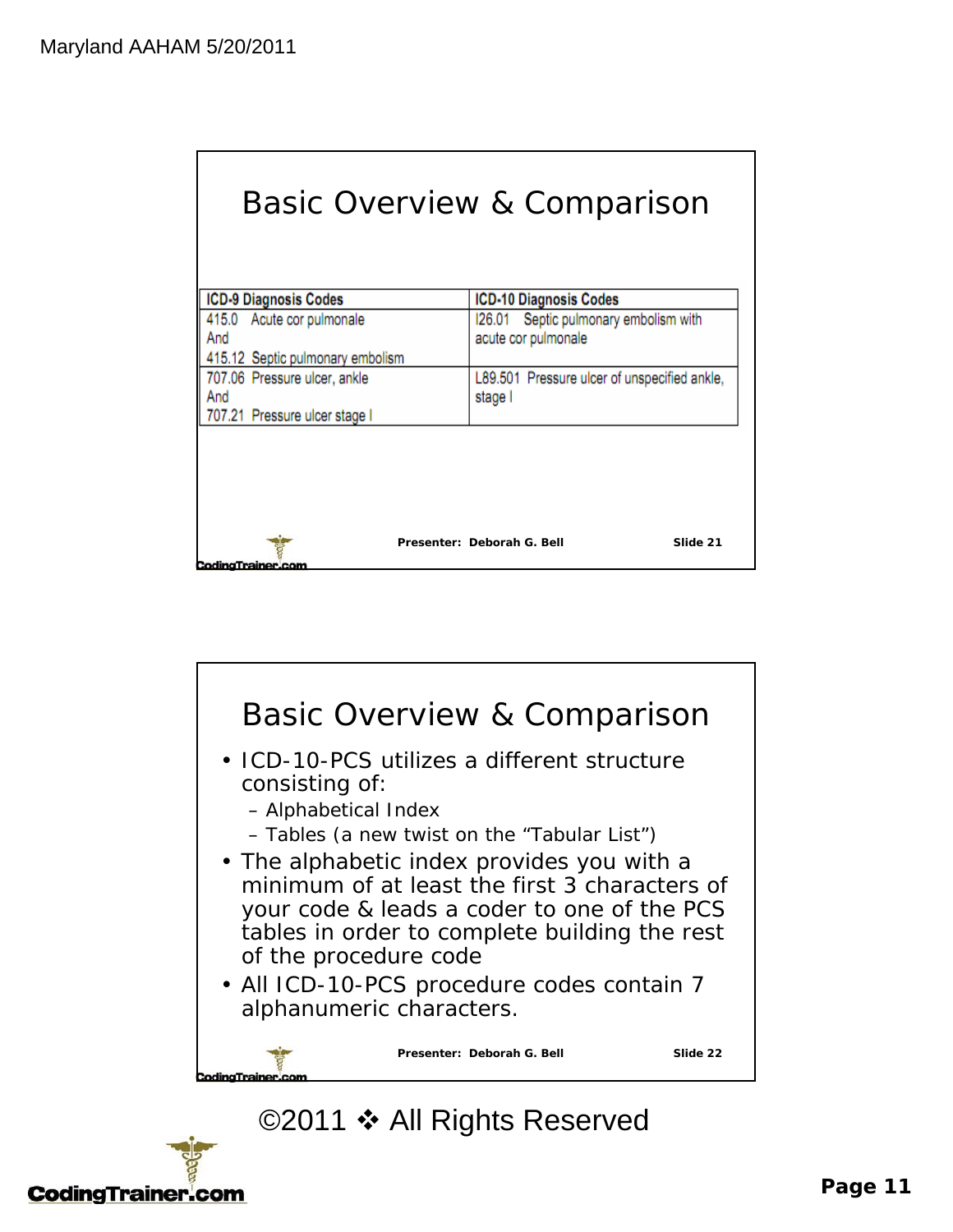

| <b>Basic Overview &amp; Comparison</b>                             |                                               |  |  |
|--------------------------------------------------------------------|-----------------------------------------------|--|--|
| $ICD-9$                                                            | $ICD-10$                                      |  |  |
| 3-4 numbers in length                                              | 7 alpha-numeric characters in length          |  |  |
| Approximately 3,000 codes                                          | Approximately 87,000 available codes          |  |  |
| Based on outdated technology                                       | Reflects current usage of medical terminology |  |  |
|                                                                    | and devices                                   |  |  |
| Limited space for adding new codes                                 | Flexible for adding new codes                 |  |  |
| Lacks detail                                                       | Very specific                                 |  |  |
| Lacks laterality                                                   | Has laterality                                |  |  |
| Generic terms for body parts                                       | Detailed descriptions for body parts          |  |  |
| Lacks descriptions of methodology and                              | Provides detailed descriptions of methodology |  |  |
| approach for procedures                                            | and approach for procedures                   |  |  |
| Lacks precision to adequately define                               | Precisely defines procedures with detail      |  |  |
| procedures                                                         | regarding body part, approach, any device     |  |  |
|                                                                    | used, and qualifying information              |  |  |
| Presenter: Deborah G. Bell<br>Slide 24<br><b>CodingTrainer.com</b> |                                               |  |  |

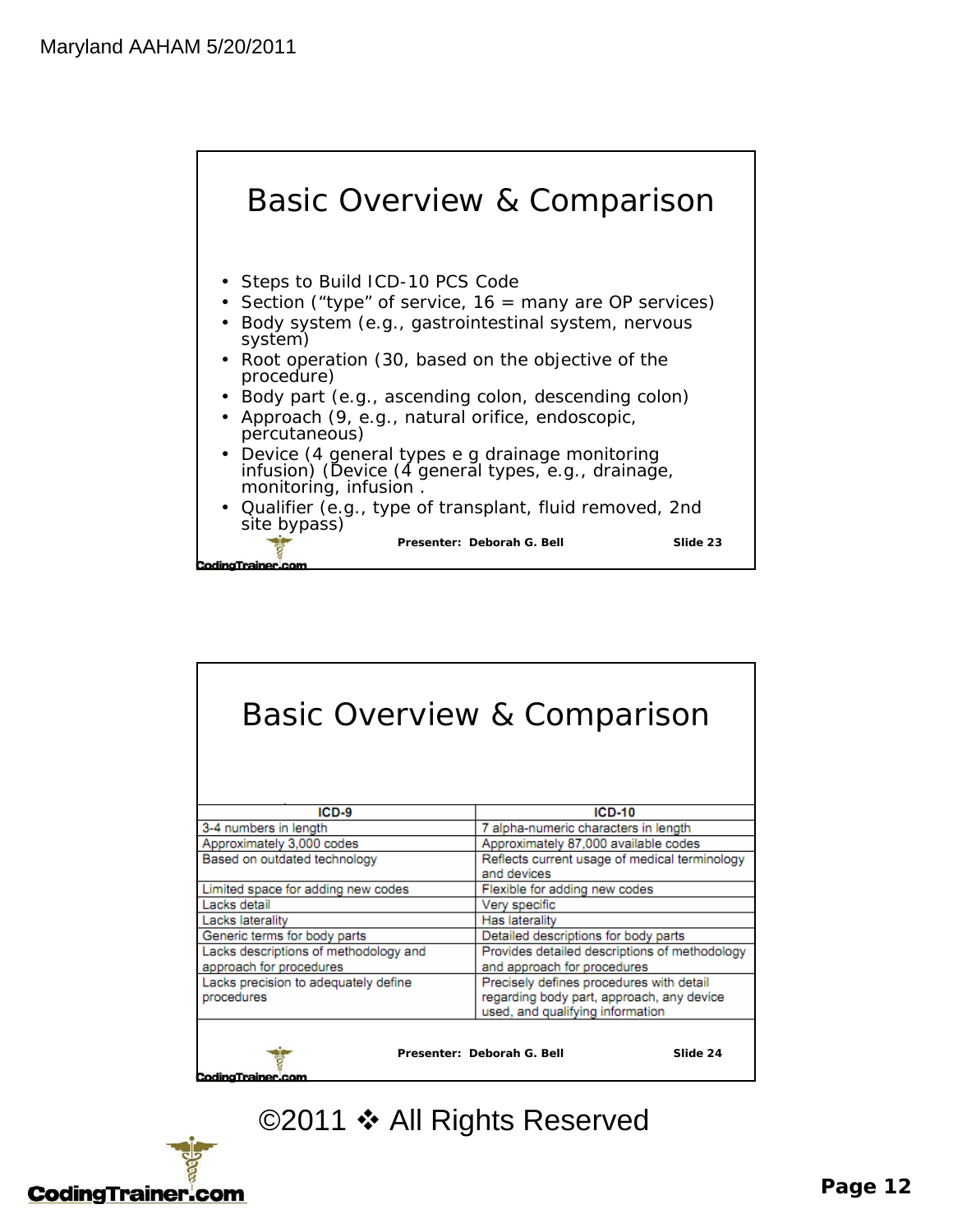



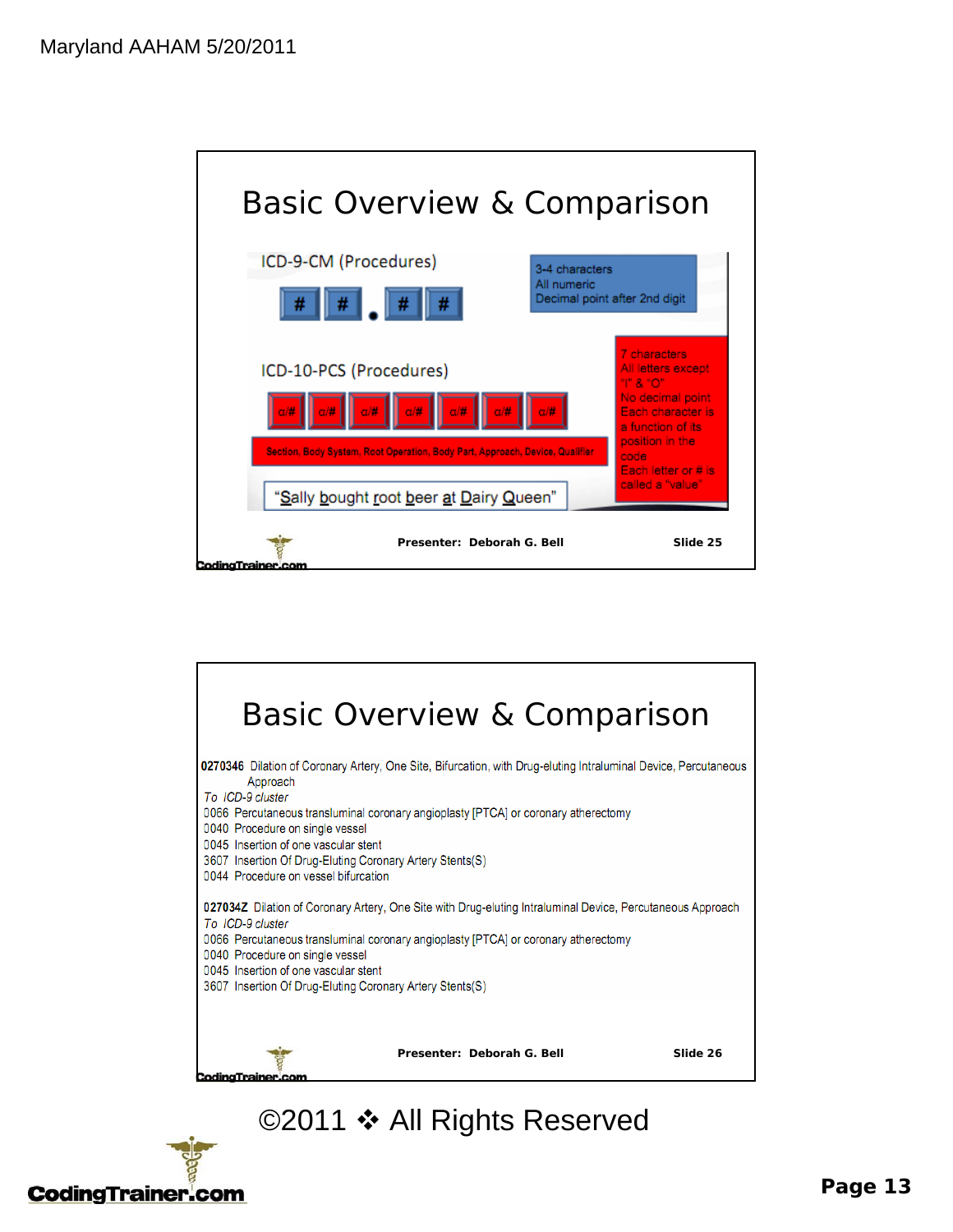



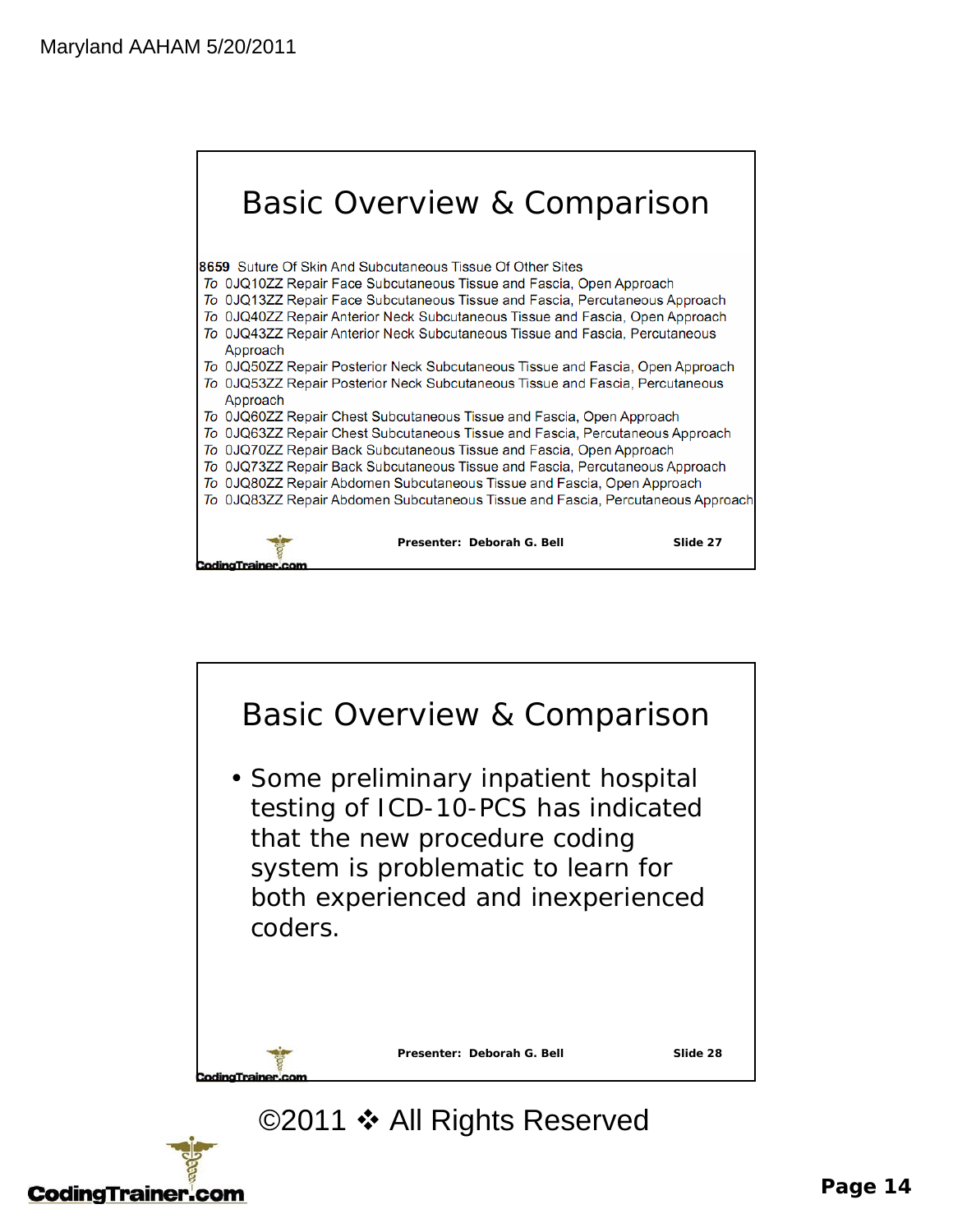

| <b>Global Experience</b>                                                                                                              |           |          |
|---------------------------------------------------------------------------------------------------------------------------------------|-----------|----------|
| <b>Countries using ICD-10, for</b><br><b>Reimbursement or Casemix</b>                                                                 |           |          |
| Country                                                                                                                               | Үеаг      |          |
| United Kingdom                                                                                                                        | 1995      |          |
| Nordic Countries (Denmark, Finland, Iceland,<br>Norway, and Sweden)                                                                   | 1994-1997 |          |
| France                                                                                                                                | 1997      |          |
| Australia                                                                                                                             | 1998      |          |
| Belgium                                                                                                                               | 1999      |          |
| Germany                                                                                                                               | 2000      |          |
| Canada                                                                                                                                | 2001      |          |
| Overall, a total of 138 countries have adopted ICD-10 for mortality data<br>purposes, and 99 countries have adopted it for morbidity. |           |          |
| Presenter: Deborah G. Bell                                                                                                            |           | Slide 30 |

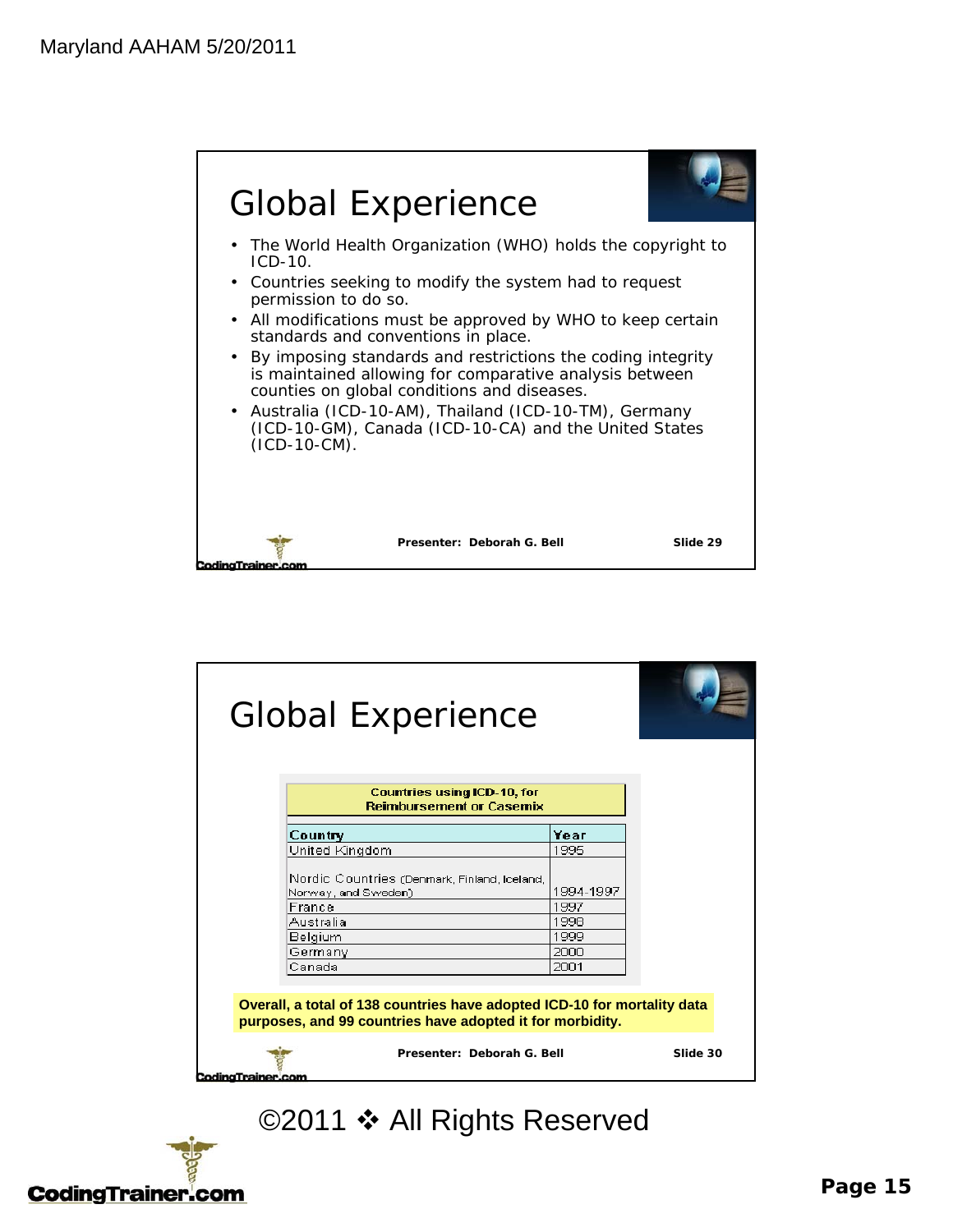



# **CodingTrainer.com**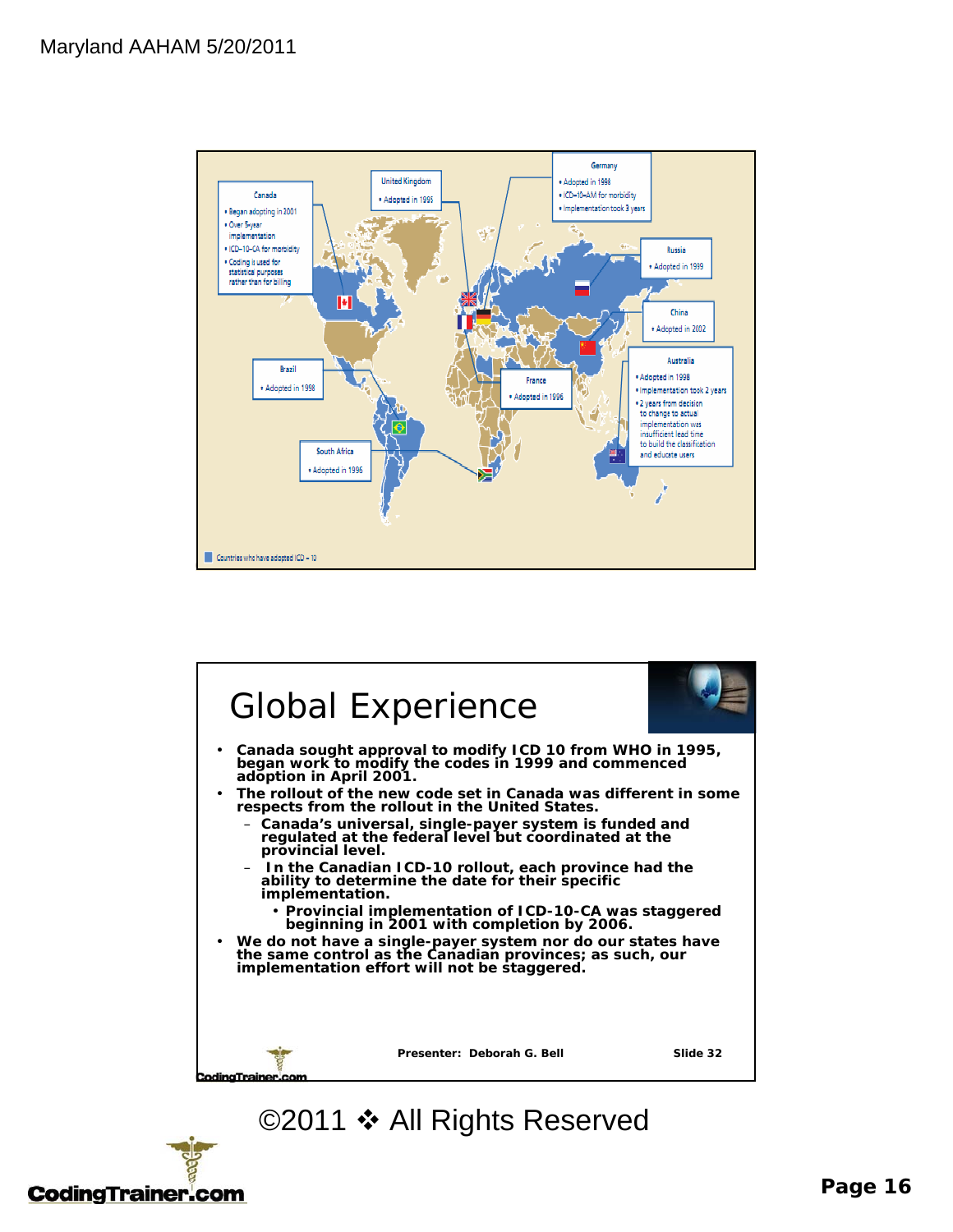



# **CodingTrainer.com**

#### **Page 17**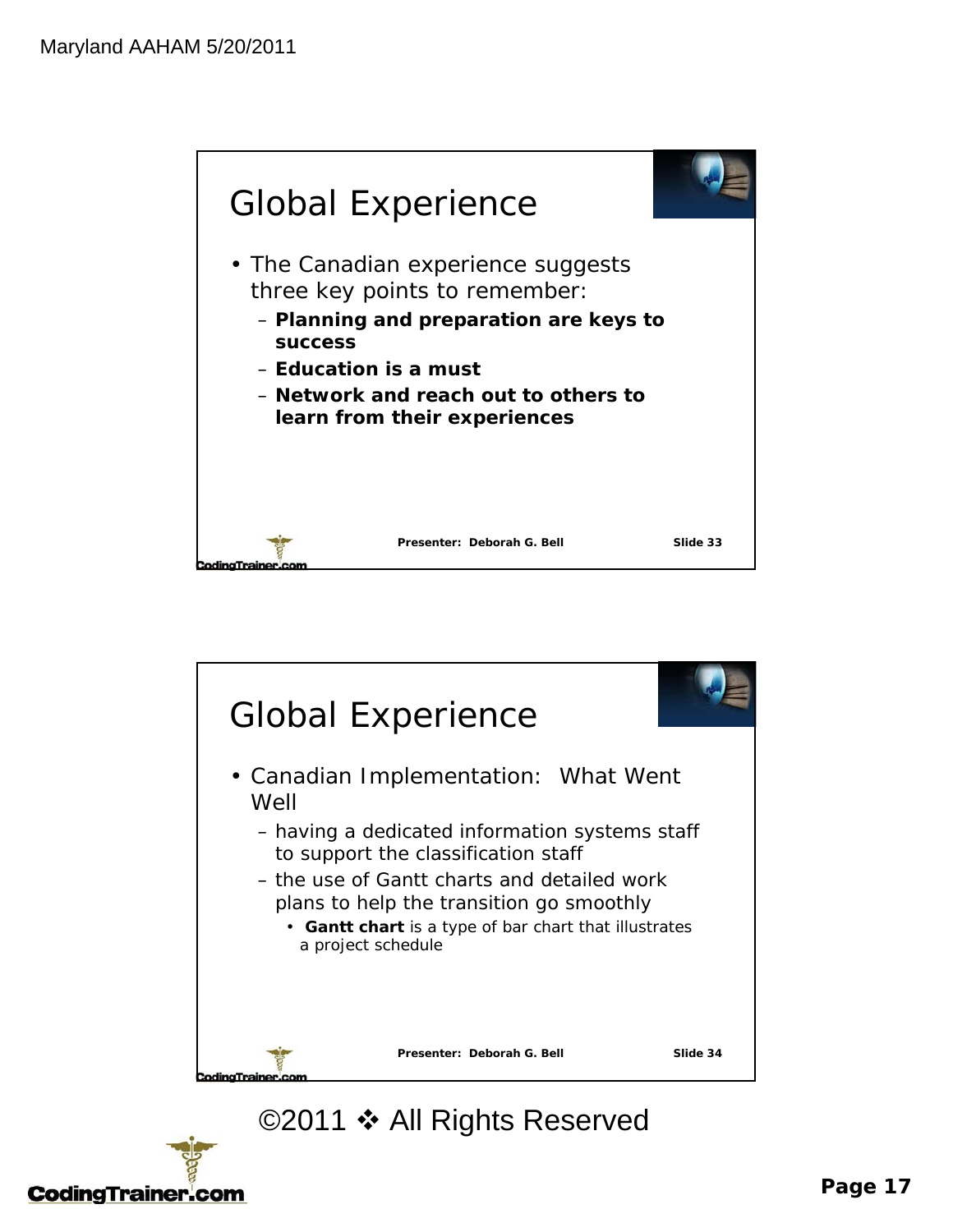



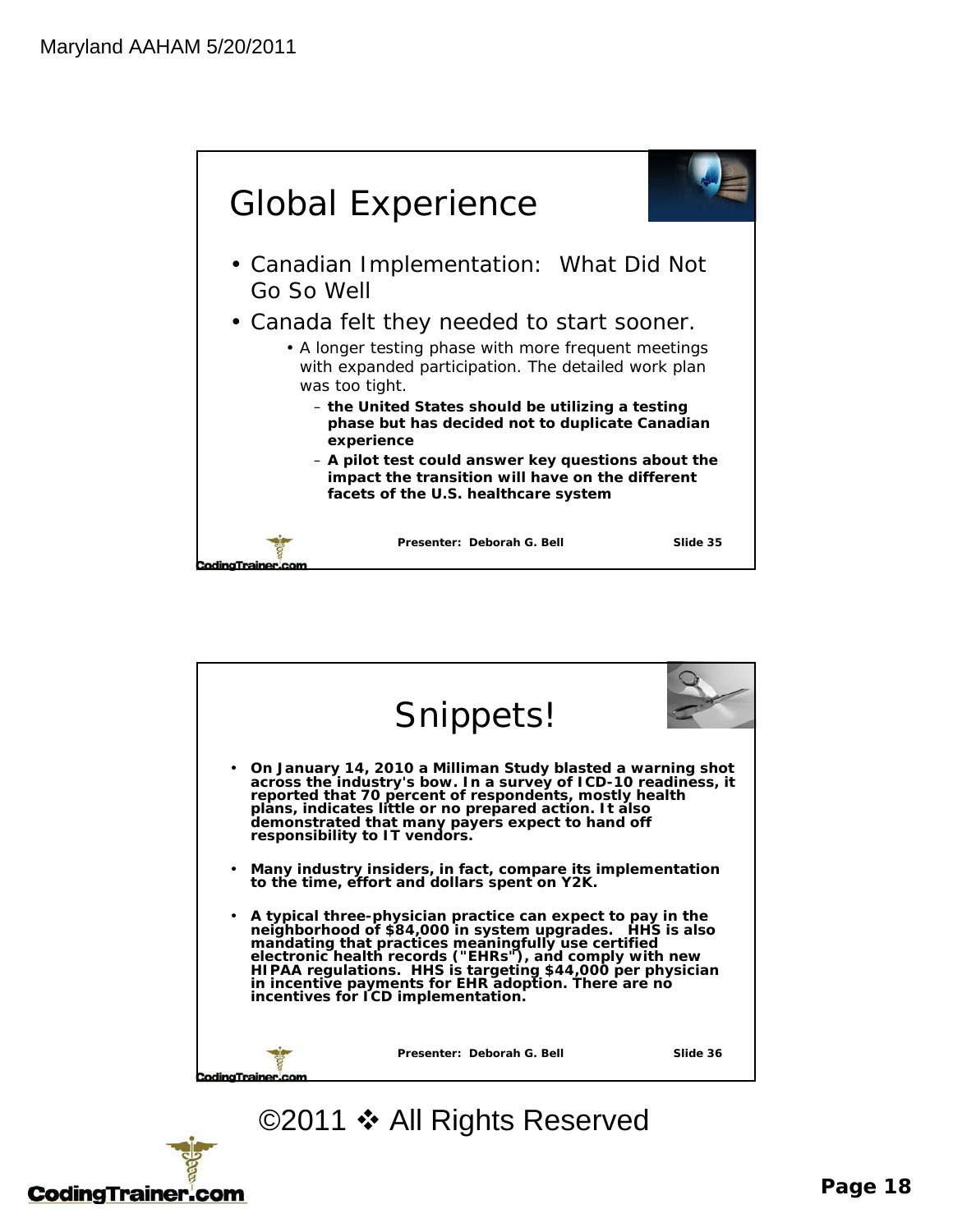|                                  | Snippets!                                                                                                                                                                                                                                                     |          |
|----------------------------------|---------------------------------------------------------------------------------------------------------------------------------------------------------------------------------------------------------------------------------------------------------------|----------|
| $\bullet$                        | The cost of implementation of ICD-10 CM by Hospitals with beds<br>ranging from 100 - 400 beds is estimated to be on the low-end<br>from \$150,000 to upper-end of \$1million.                                                                                 |          |
| ٠                                | ICD-10 implementation risks system-wide disruption.                                                                                                                                                                                                           |          |
| ٠                                | Covered entities, not their vendors, are owners of the health care<br>business. ICD-10 transition will affect a broad scope of<br>operations, not just vendor systems and services and needs to be<br>handled by the provider and not a vendor.               |          |
| ٠<br>potentially cause problems. | The Centers for Medicare & Medicaid Services has developed a<br>national standard system for cross walking, called general<br>equivalency mapping, that health care organizations can follow.<br>But CMS has not mandated the use of that system, which could |          |
| codina Trainer.                  | Presenter: Deborah G. Bell                                                                                                                                                                                                                                    | Slide 37 |



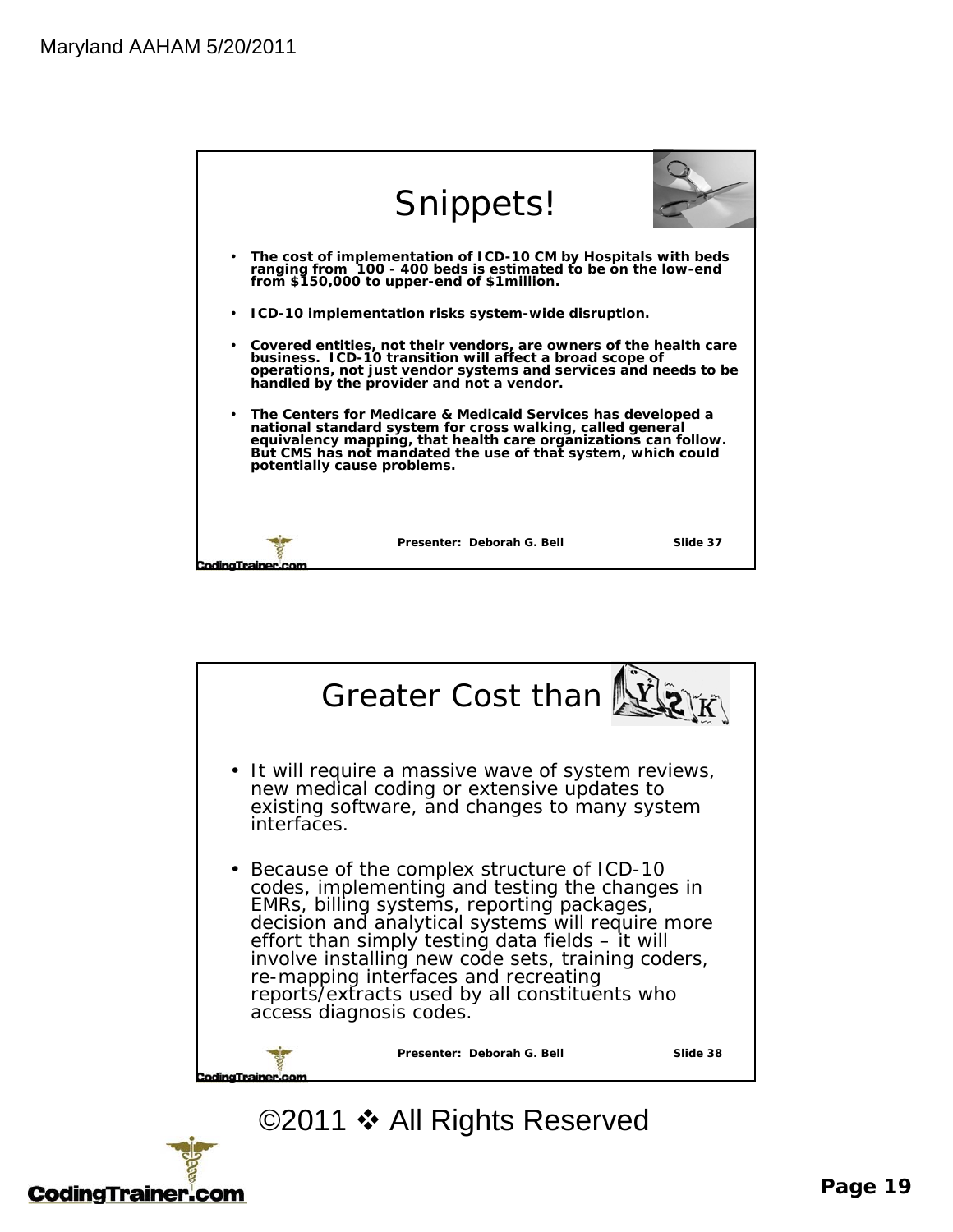



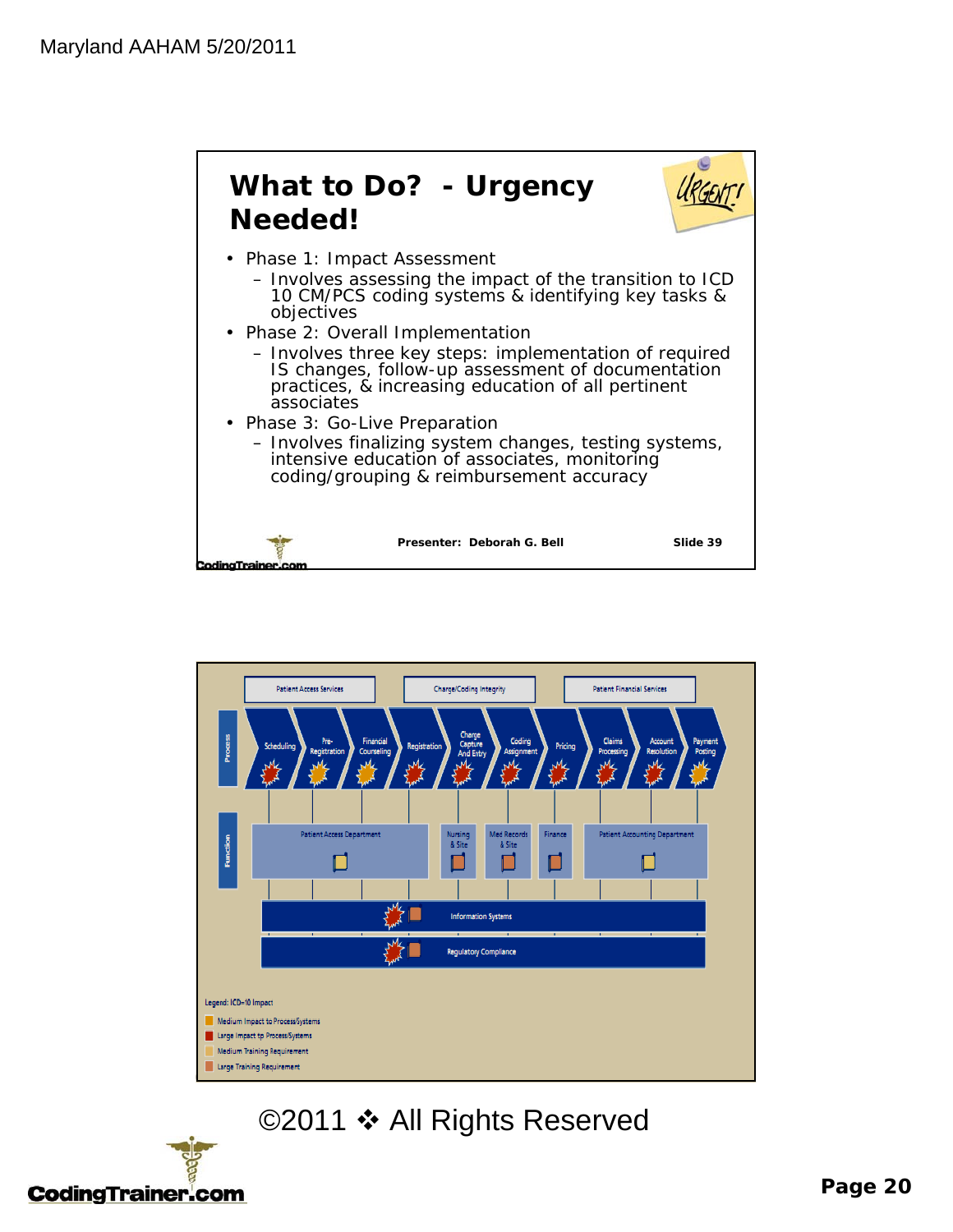



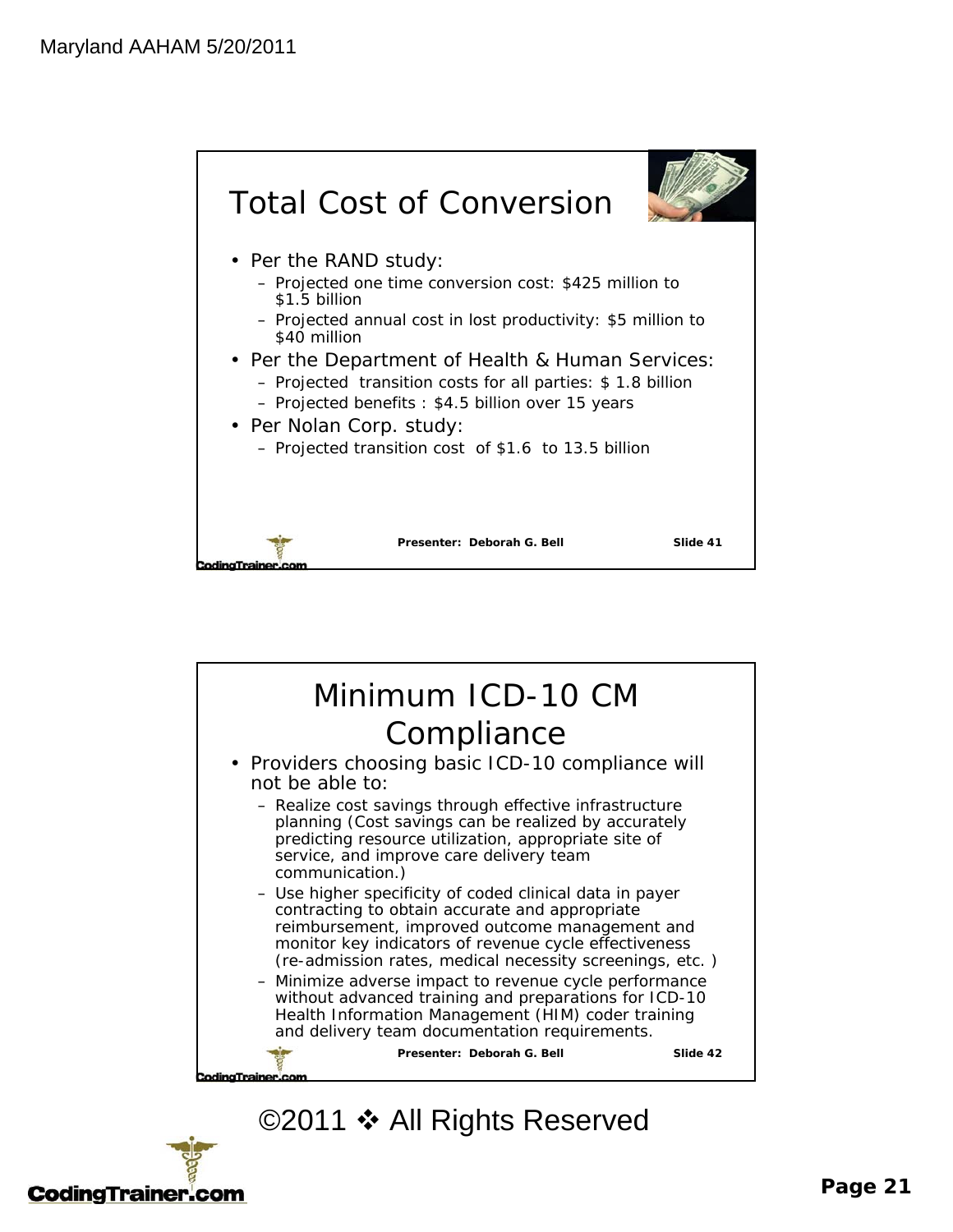



# **CodingTrainer.com**

#### **Page 22**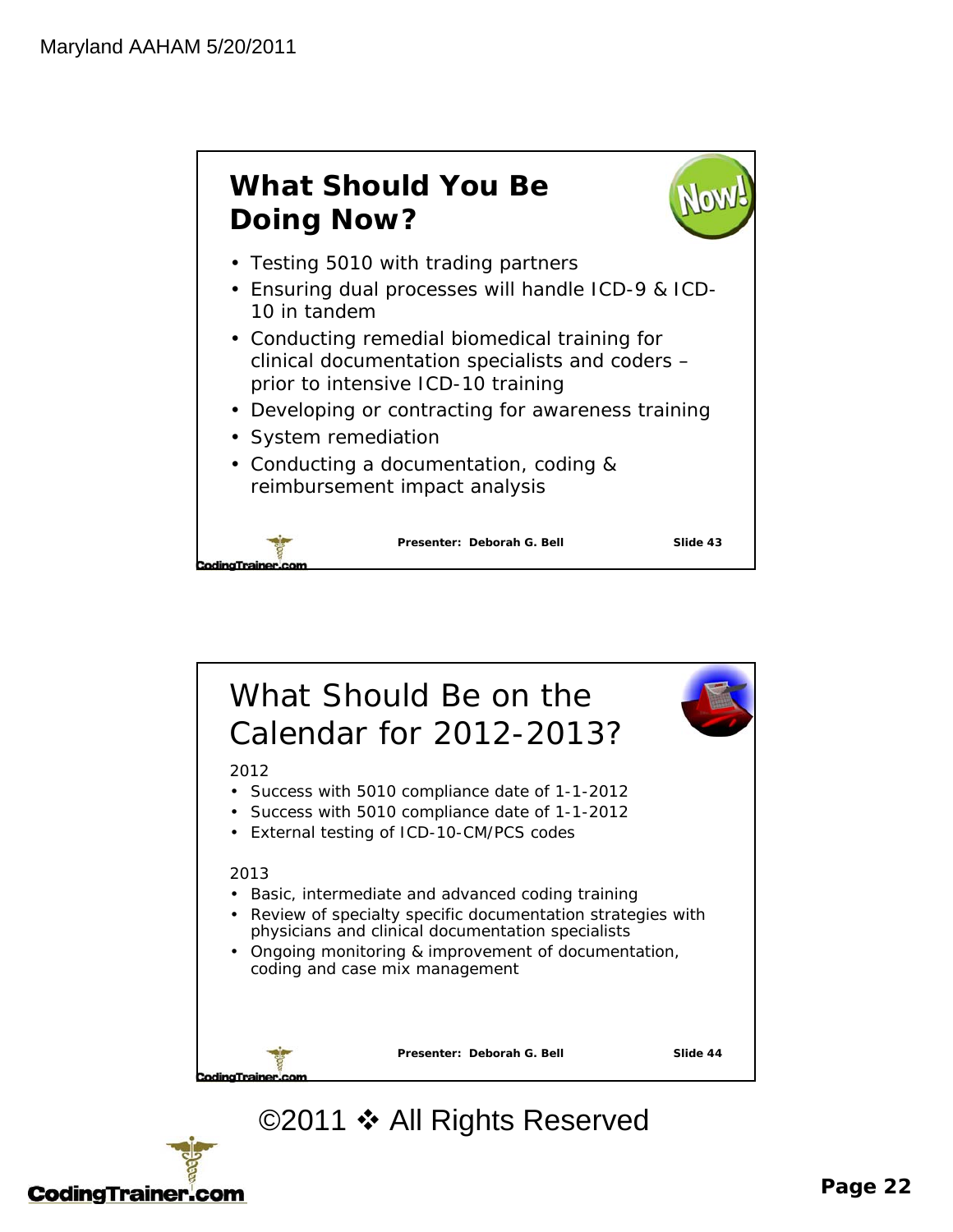



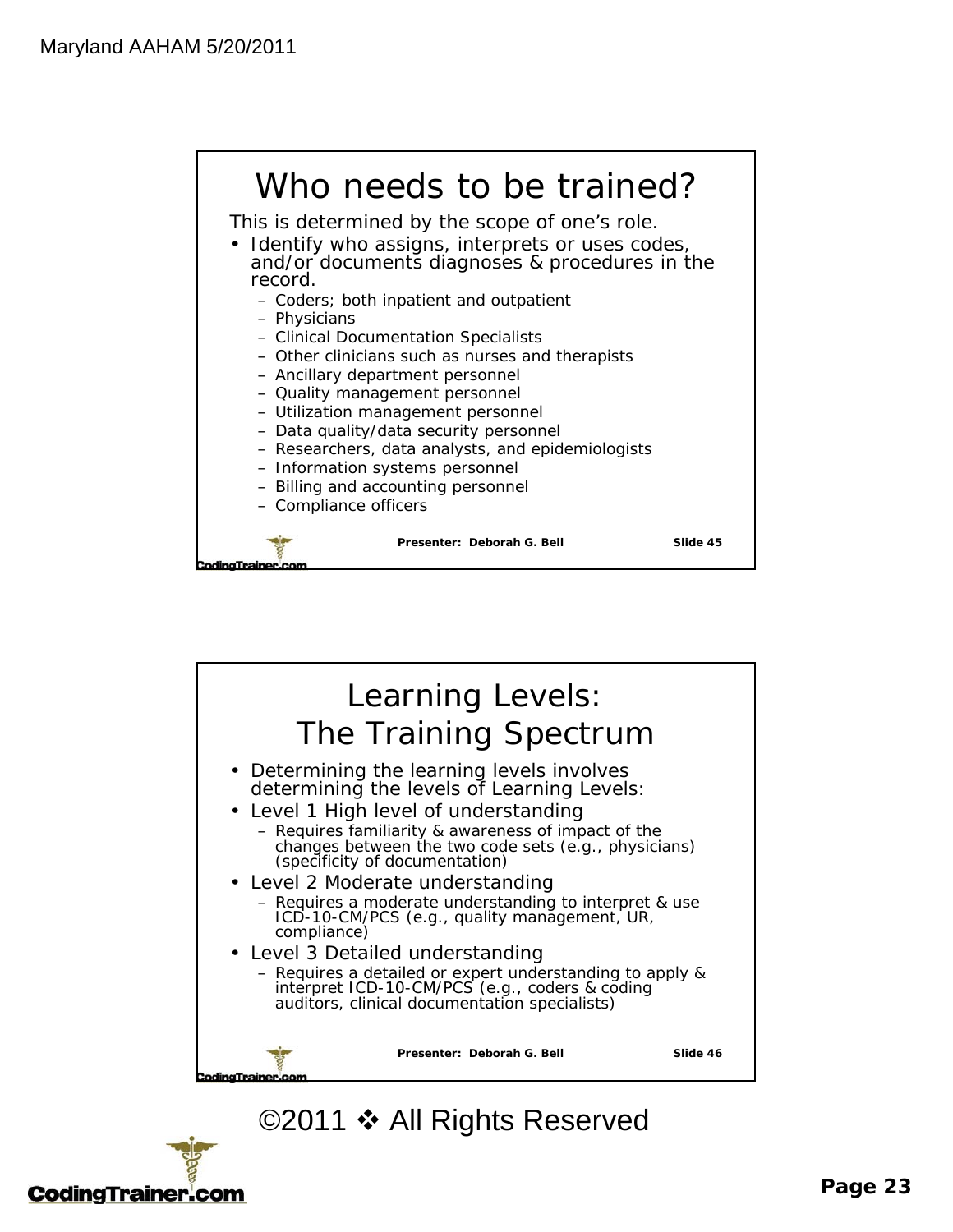



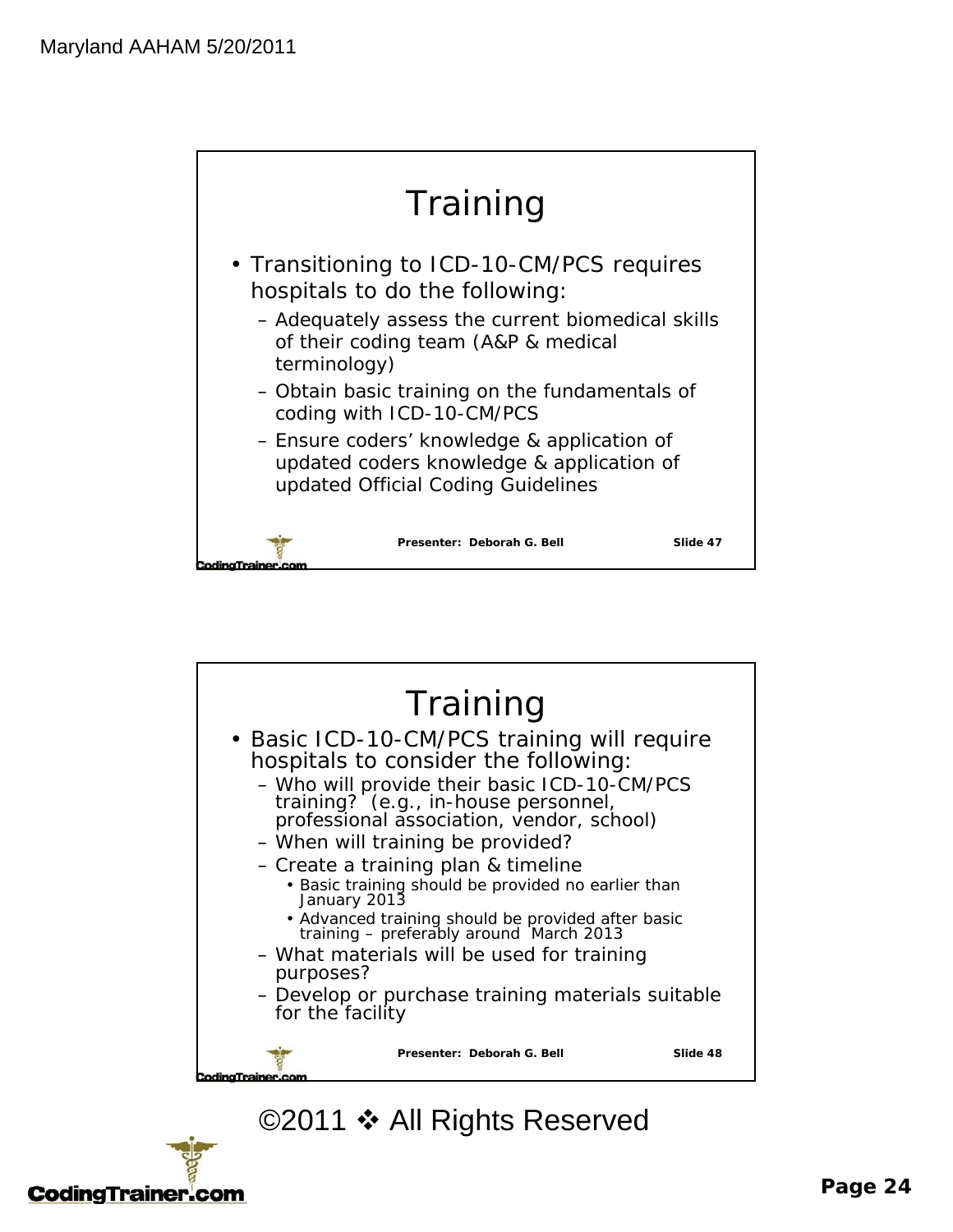



# **CodingTrainer.com**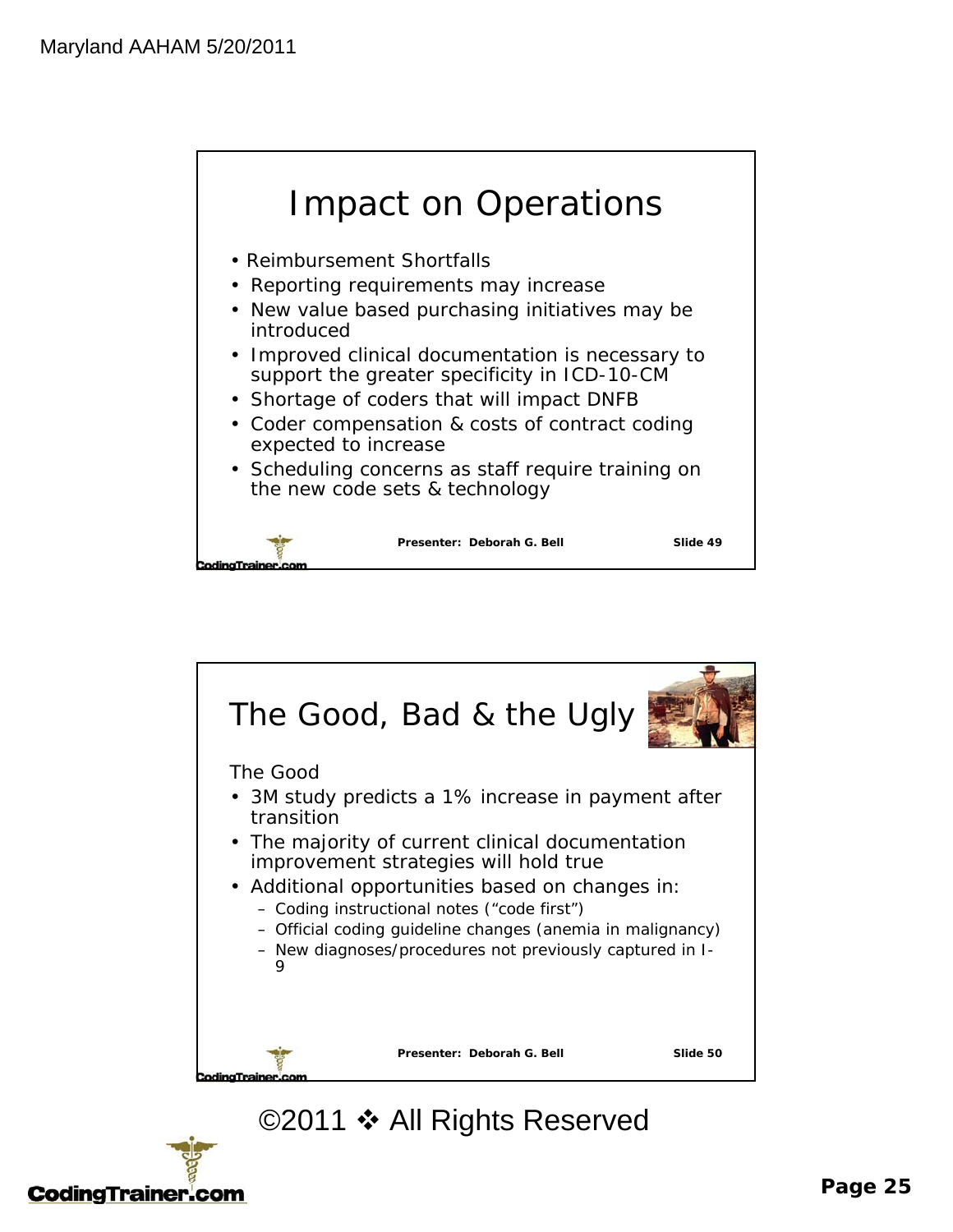



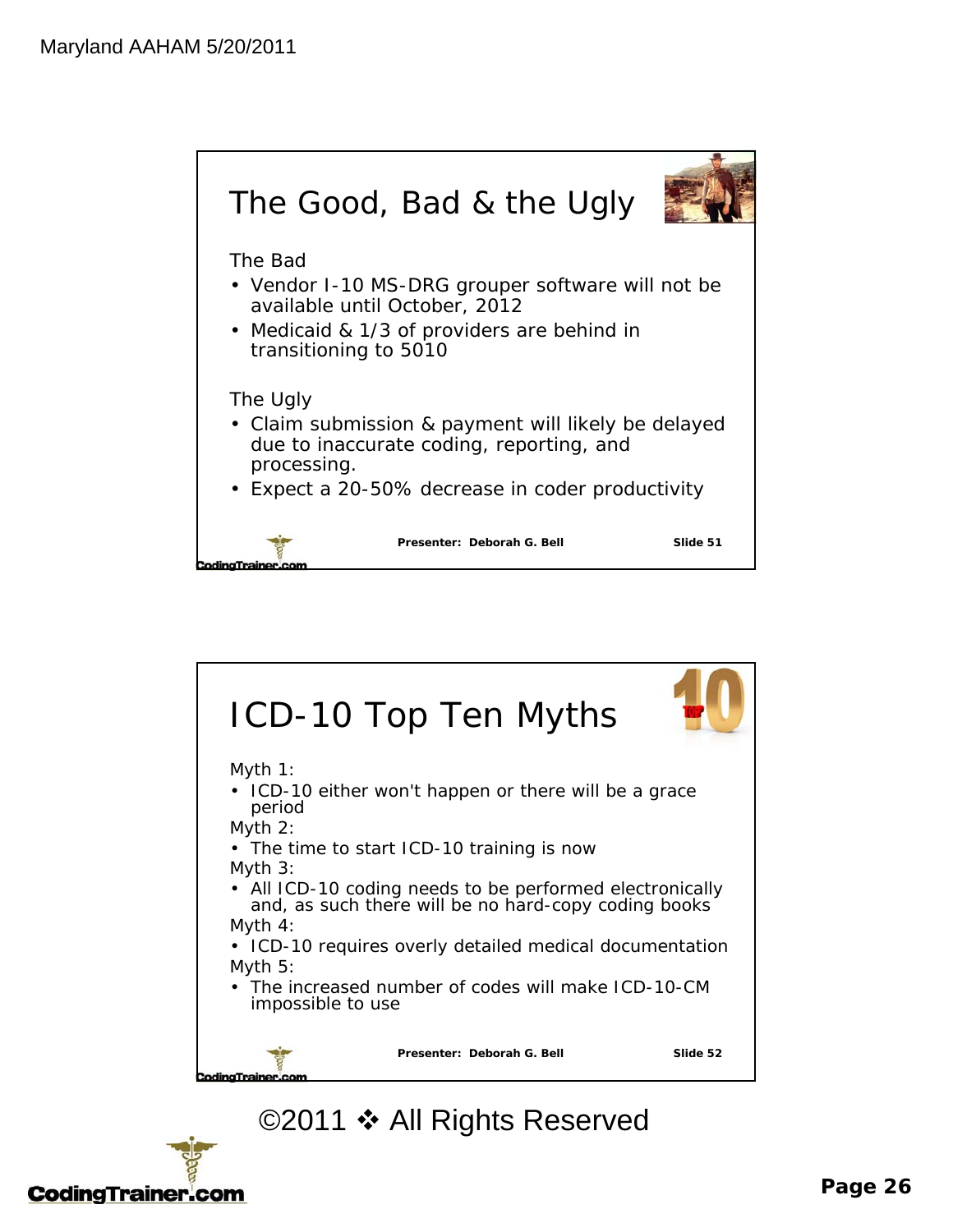